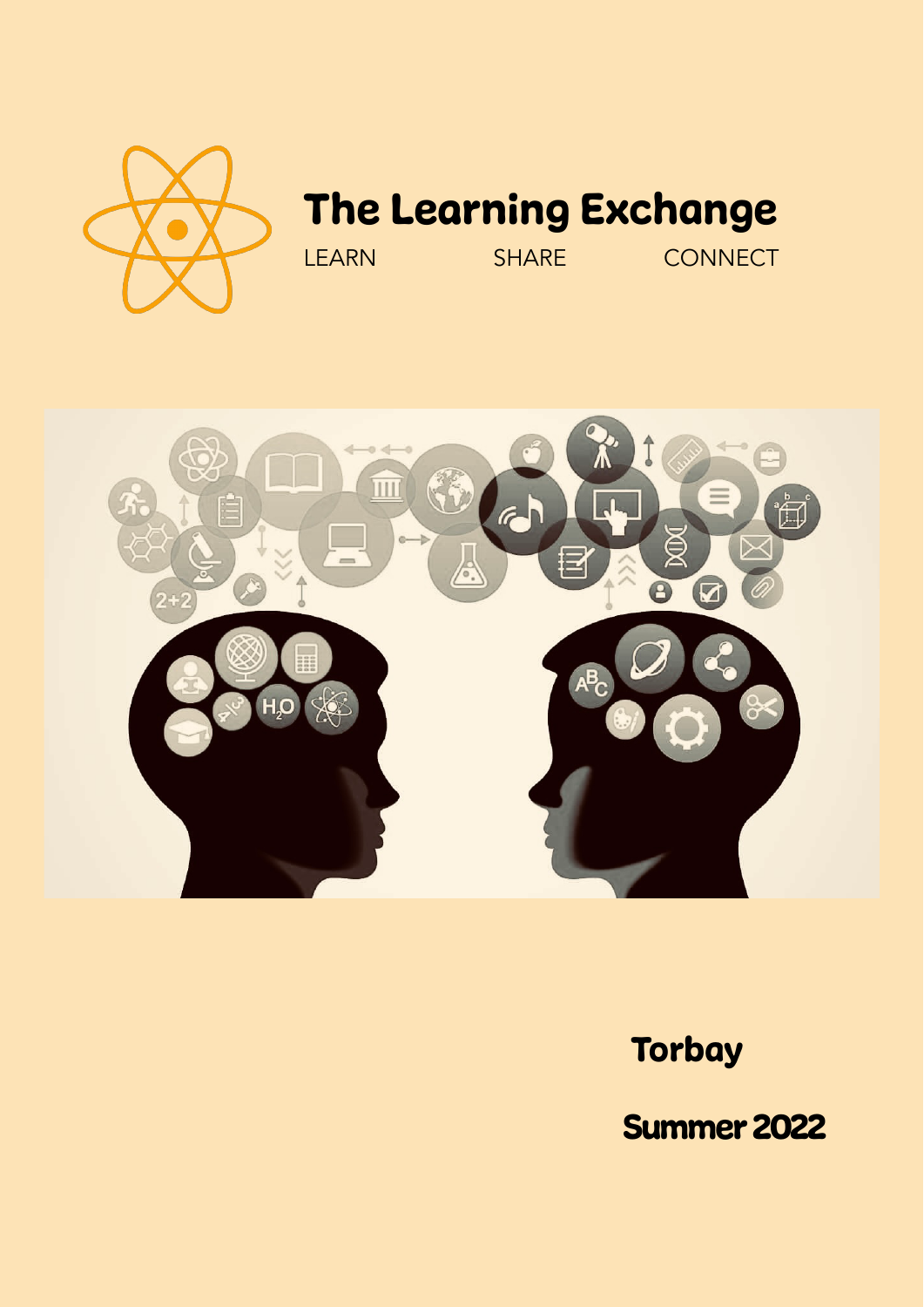

## Welcome to The Learning Exchange!

We believe that everyone experiences a sense of personal growth and improved wellbeing through learning, and our purpose is to provide an enjoyable learning experience for every person who attends our courses.

As you will see, there are a wide range of subjects available for you to try, and we hope that you will be inspired to come along and take part. If there are other subjects and courses that you would like to see beingoffered, pleaselet us know andwe'll try to offer them in future terms.

Please do also let us know if you have any specific requirements such as wheelchair access, or information provided in alternative formats etc. We will do our best to fulfil your requirements and enable you to fully participate in our courses.

Thank you for your interest in our programme, and we hope that you enjoy learning with us.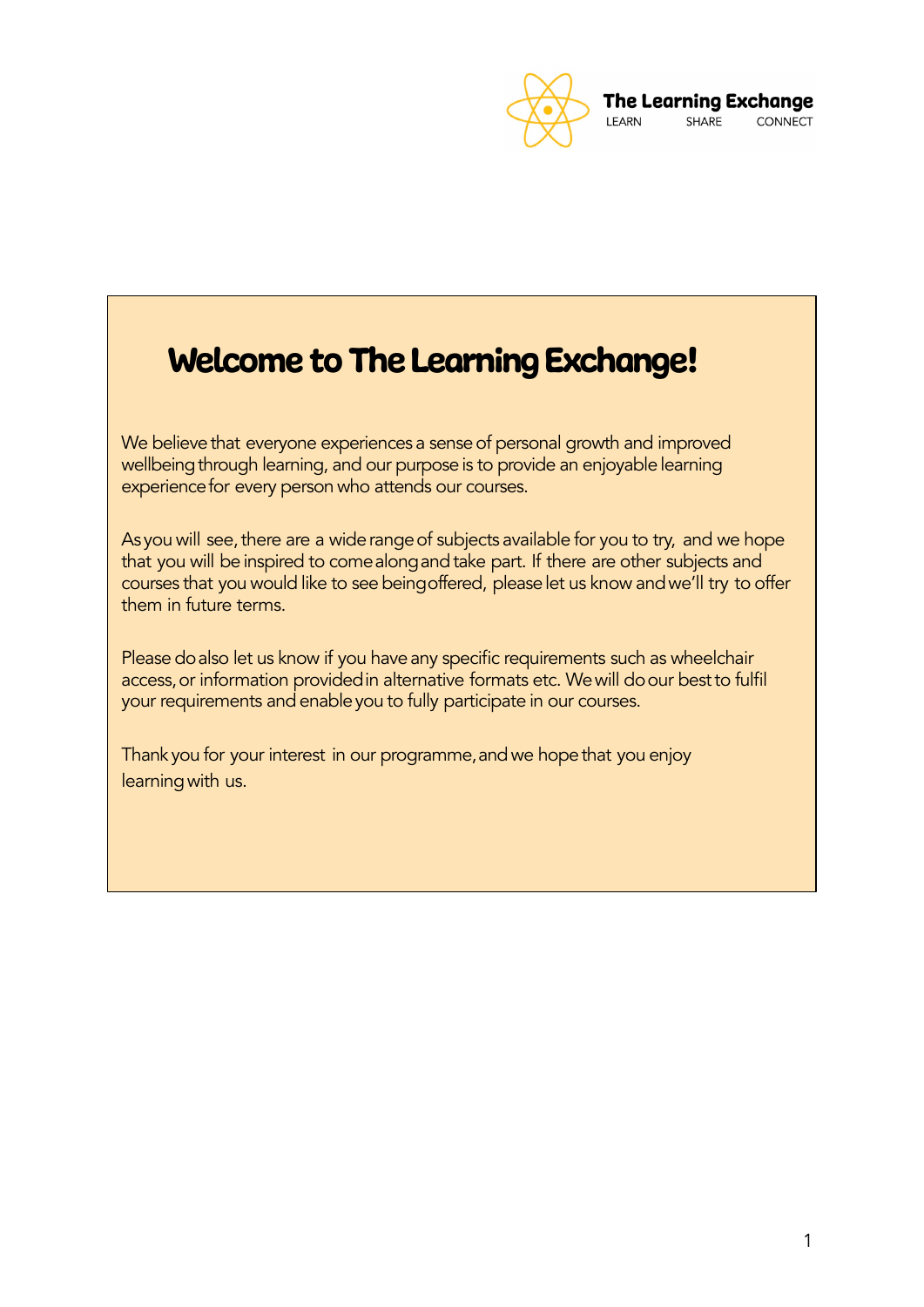

## Contents:

| An introduction to contemporary drawing as a practice | 3  |
|-------------------------------------------------------|----|
| <b>Just Be'</b>                                       | 4  |
| <b>Knitting for beginners</b>                         | 5  |
| <b>Gardening Club</b>                                 | 6  |
| <b>Crafts Through Nature</b>                          | 7  |
| <b>Movement &amp; Voice</b>                           | 8  |
| <b>Mini Beast Challenge</b>                           | 9  |
| <b>Introduction to Film Making</b>                    | 10 |
| <b>Nature Connection &amp; Wild Weaving</b>           | 11 |
| <b>Thinking about Thinking</b>                        | 12 |
| <b>Wellness Planning</b>                              | 13 |
| <b>Understanding and Managing Anxiety</b>             | 14 |
| <b>Forest Bathing Experience</b>                      | 15 |
| Doing the right thing                                 | 16 |
| <b>Wood Carving</b>                                   | 17 |
| Becoming a tutor - how to prepare and run a workshop  | 18 |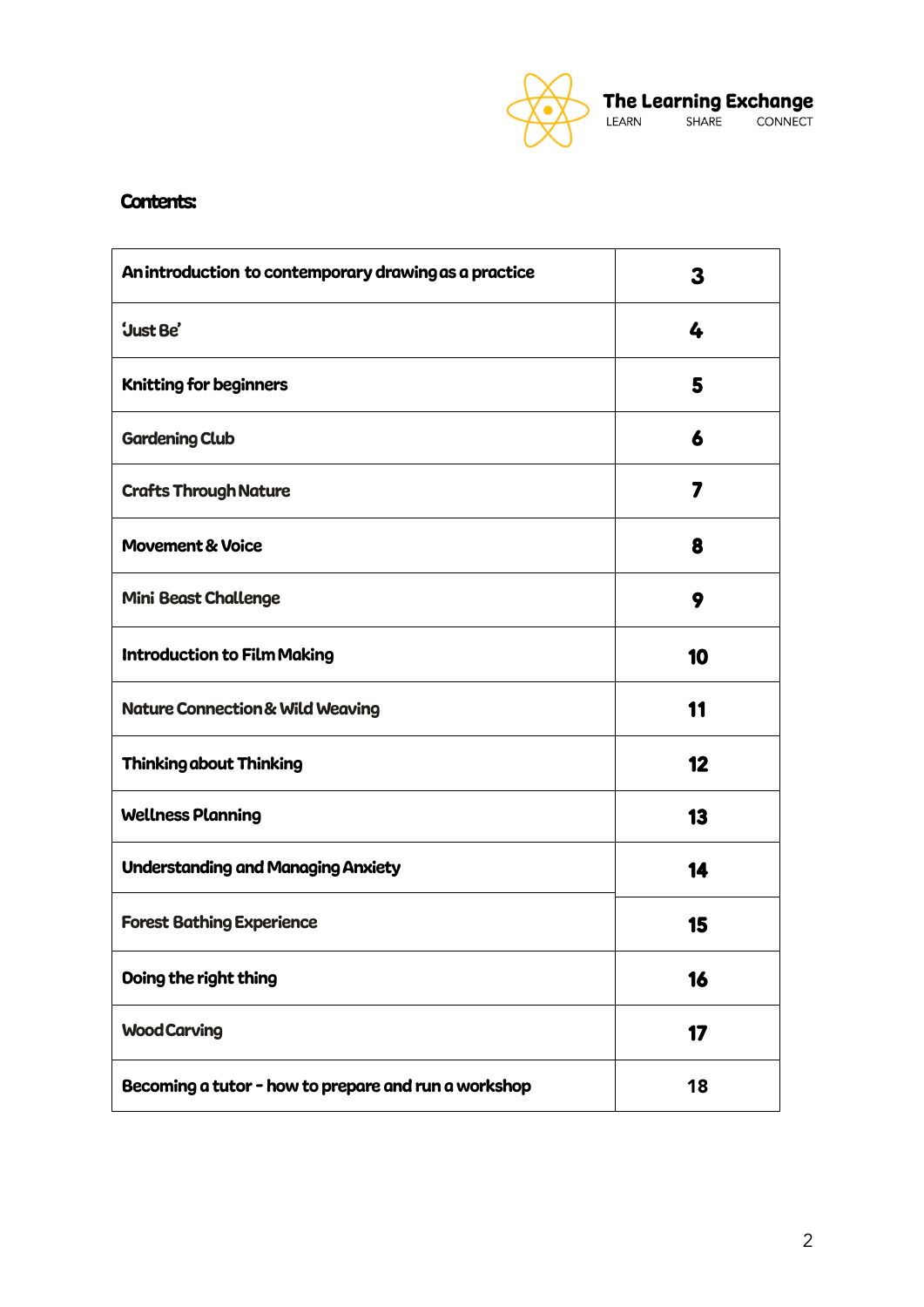

## Anintroduction to contemporary drawingas a practice

Lead Tutor: Sarah Chapman

**Dates/Times:** This is a four-week course running on Mondays

4 th July, 10:30-13:00

11th July, 10:30-13:00

18th July, 10:30-13:00

25th July, 10:30-13:00

**Location:** Endeavour House

## CourseOverview:

Aintroduction to contemporary drawing as a practice. Experimentation, creativity and playfulness is encouraged througha series of activities that test out different ways of observing and drawing, including line, colour, the urban landscape and drawing from life.

A sketchbook will be provided to encourage drawing outside of the workshop sessions.

## Teaching and LearningApproaches:

Practical and group discussion

## Assessment: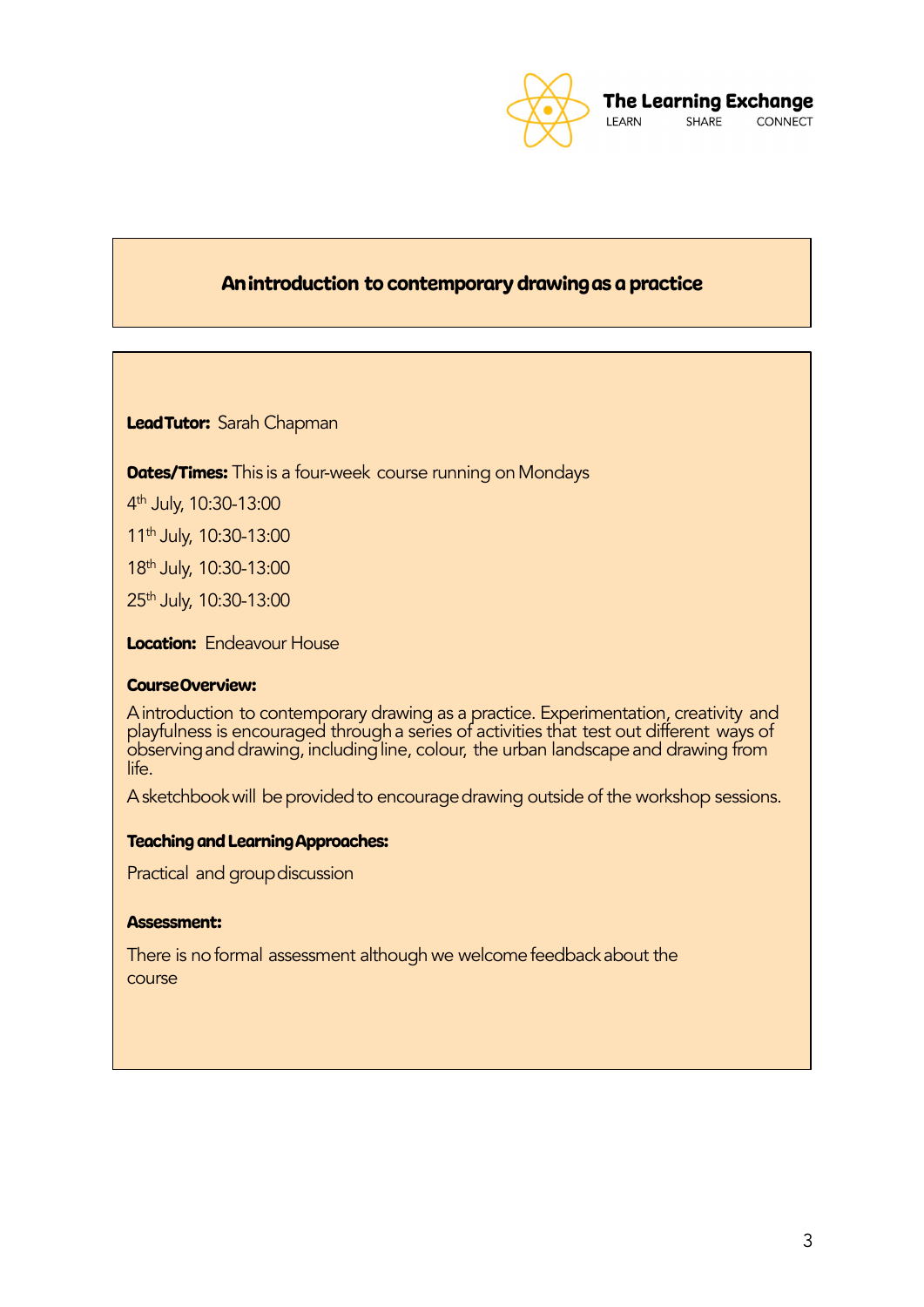

## 'Just Be'

Lead Tutor: Jo Bailey

## Dates/Times:

5<sup>th</sup> July, 10:00-12:00

15th July, 10:00-12:00

5<sup>th</sup> August, 10:00-12:00

30th August,10:00-12:00

21st September, 10:00-12:00

**Location:** Shekinah Grow

## Course Overview:

Our 'Just Be' sessions offer the opportunity to escapethe pressures of modern life and enjoy the serenity of ShekinahGrow, within a safe andbeautiful environment.

Our staff and volunteers will be around to chat to, bring a book, or simply close your eyes and listen to the hum of the bees and bird song.

These flexible sessions provide some time for you in nature, some time to 'Just Be'.

## Teaching and Learning Approaches:

Flexible session to meet the needs of the individual.

### Assessment:

Noassessment.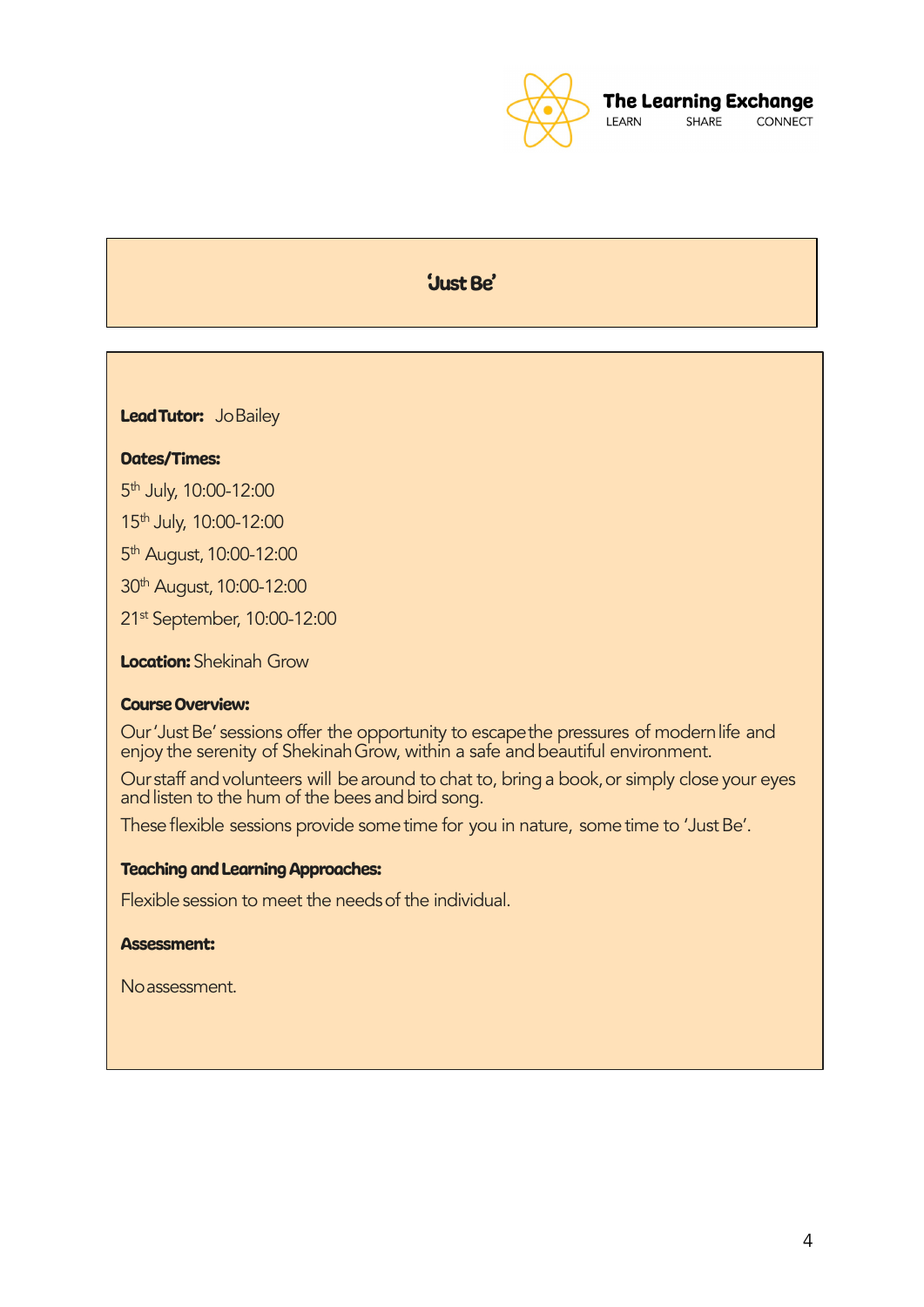

## Knitting for beginners

Lead Tutor: Julie Bakewell

Date/Time: Monday, 11.00 -13.00 (from 11<sup>th</sup> Julyfor 5 weeks)

**Location:** Endeavour House

## Course Overview:

This course is designed for absolute beginnersand/or those wishing to brush up their skills. Students will have the option of knitting a scarf, wrist-warmers or blanket.

Equipment and patterns will be provided.

## Teaching and Learning Approaches:

Tuition will be relaxed group and one-to-one guidance.

## Assessment: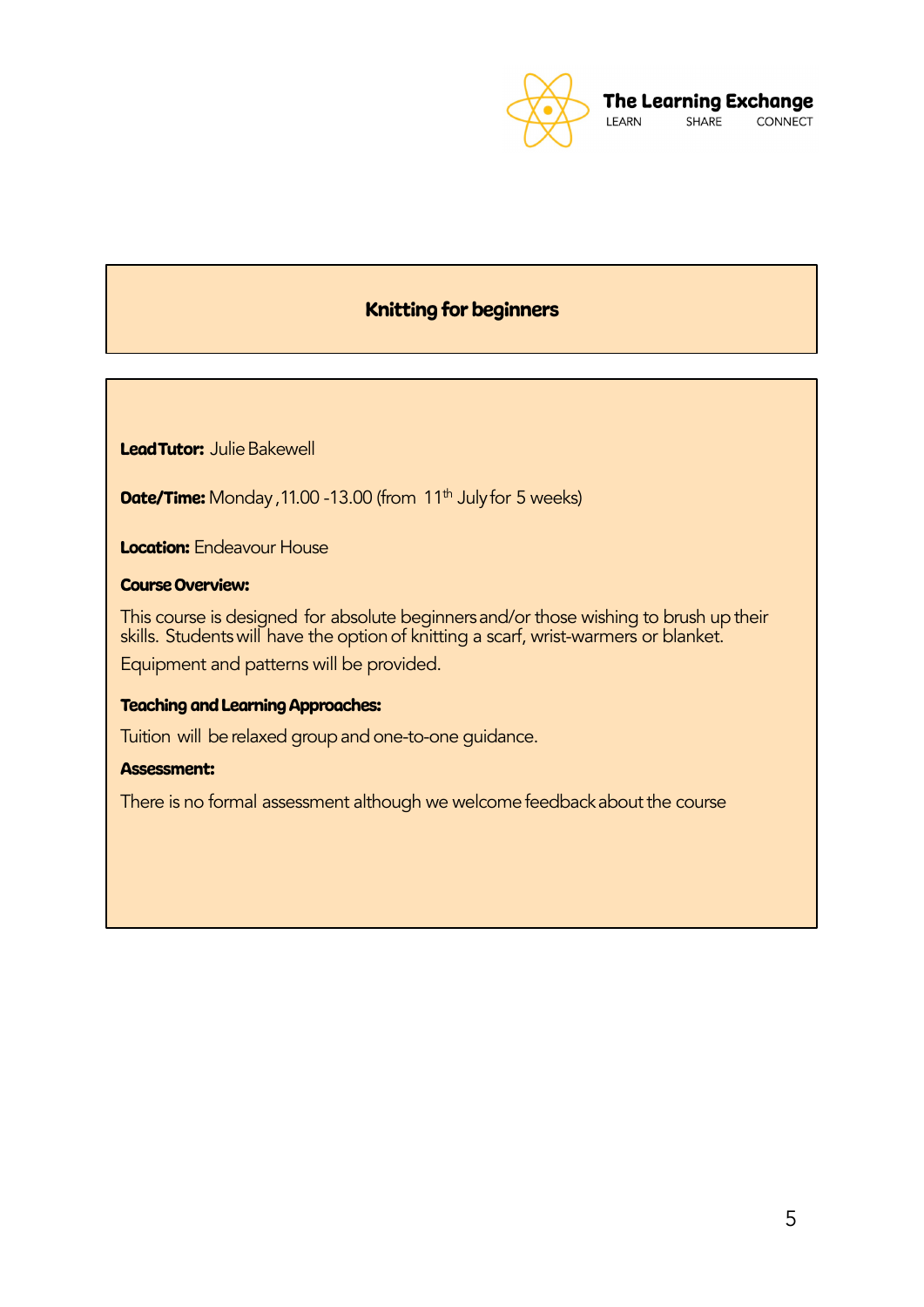

## Gardening Club

LeadTutor: Chris

**Dates/Times:** Thursdays, 10:00-14:00

Location: Shekinah Grow

Course Overview:

Come along and potter about in our allotment beds. We grow to organic principles and in harmony with nature.

Enjoy some gentle gardening, light conversation, and the opportunity to meet new friends. Share knowledge and learn new skills.

(Contact:jo.bailey@shekinah.co.uk for further information)

### Teaching and Learning Approaches:

Practical andinteractive

## Assessment: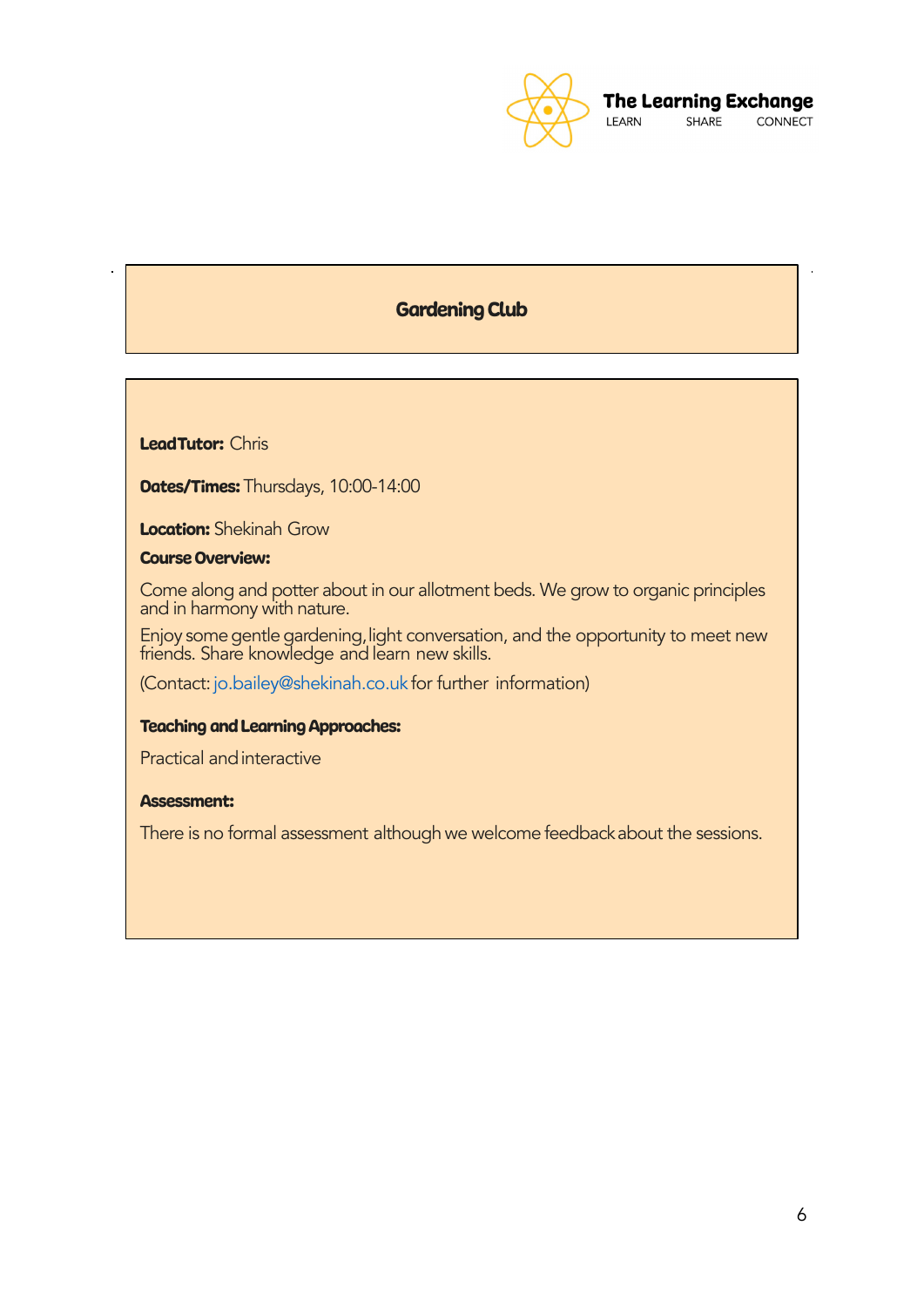

## **Crafts Through Nature**

LeadTutor: Amy Issac

#### Dates/Times:

12th July, 10:00-12:00

9<sup>th</sup> August, 10:00-12:00

23rd August, 10:00-12:00

6<sup>th</sup> September, 10:00-12:00

27<sup>th</sup> September, 10:00-12:00

**Location:** Shekinah Grow

## Course Overview:

Our craft workshops are inspired by nature and connection. Using natural resources such as leaves and stones, join us in connecting your creativity with the natural world.

## Teaching and Learning Approaches:

Practical demonstration and guidance.

## Assessment:

Noassessment.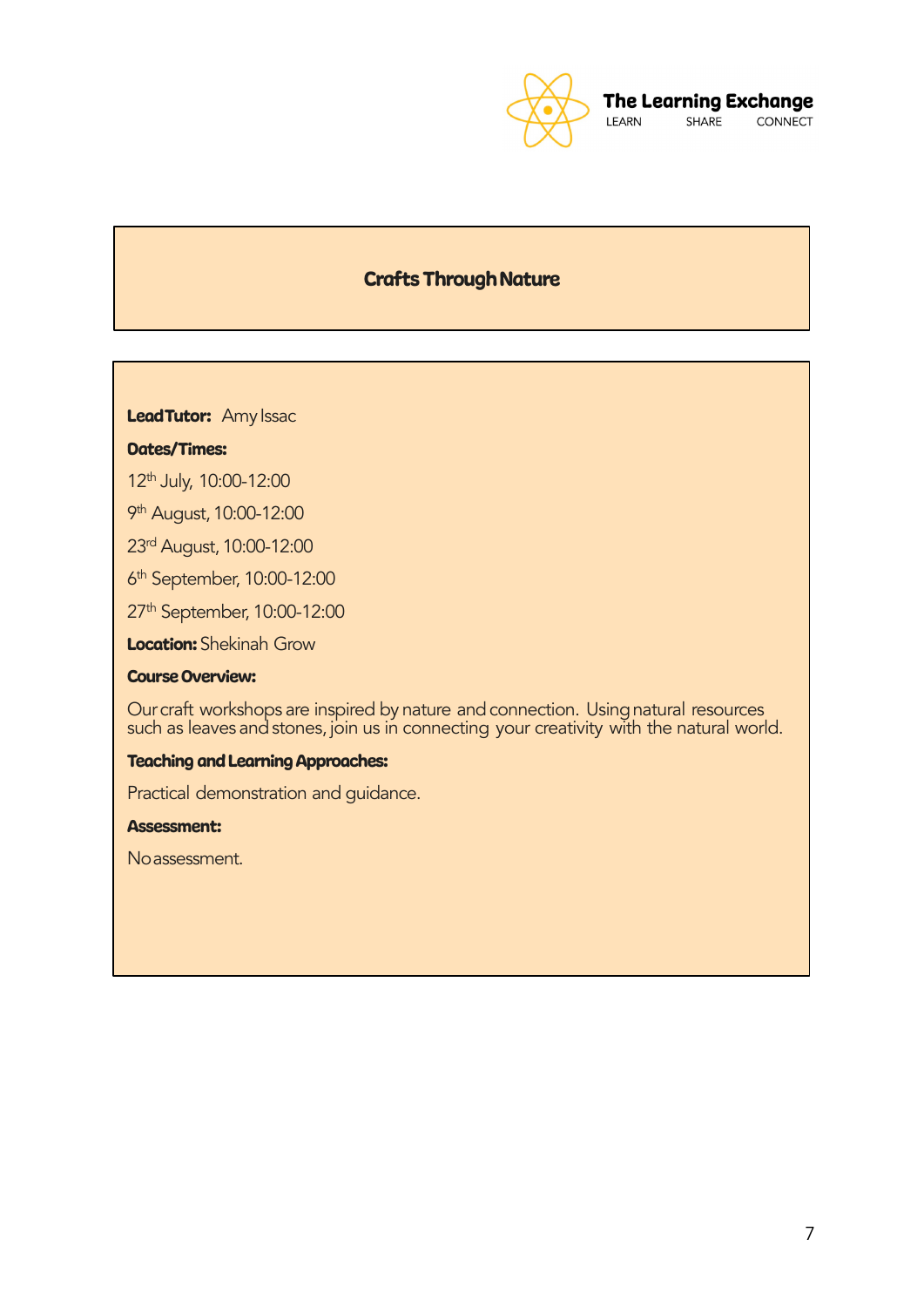

## Movement& Voice

Lead Tutor: Bernadette McAuley

**Date/Time:** 13<sup>th</sup> July, 10:30-13:30

**Location:** Endeavour House

## Course Overview:

Considering how we communicate using our bodies and voice. How differing tones, use of verbal and physical language portray differing messages. We will create a text together as a group, and use the text to create a movement and play with our voices. We can also bring in extracts of favourite text, newspapers or utilise work that's already inspired you in some of your other workshops at Shekinah.

## Teaching and Learning Approaches:

Collaborative – group devising/creation

## Assessment: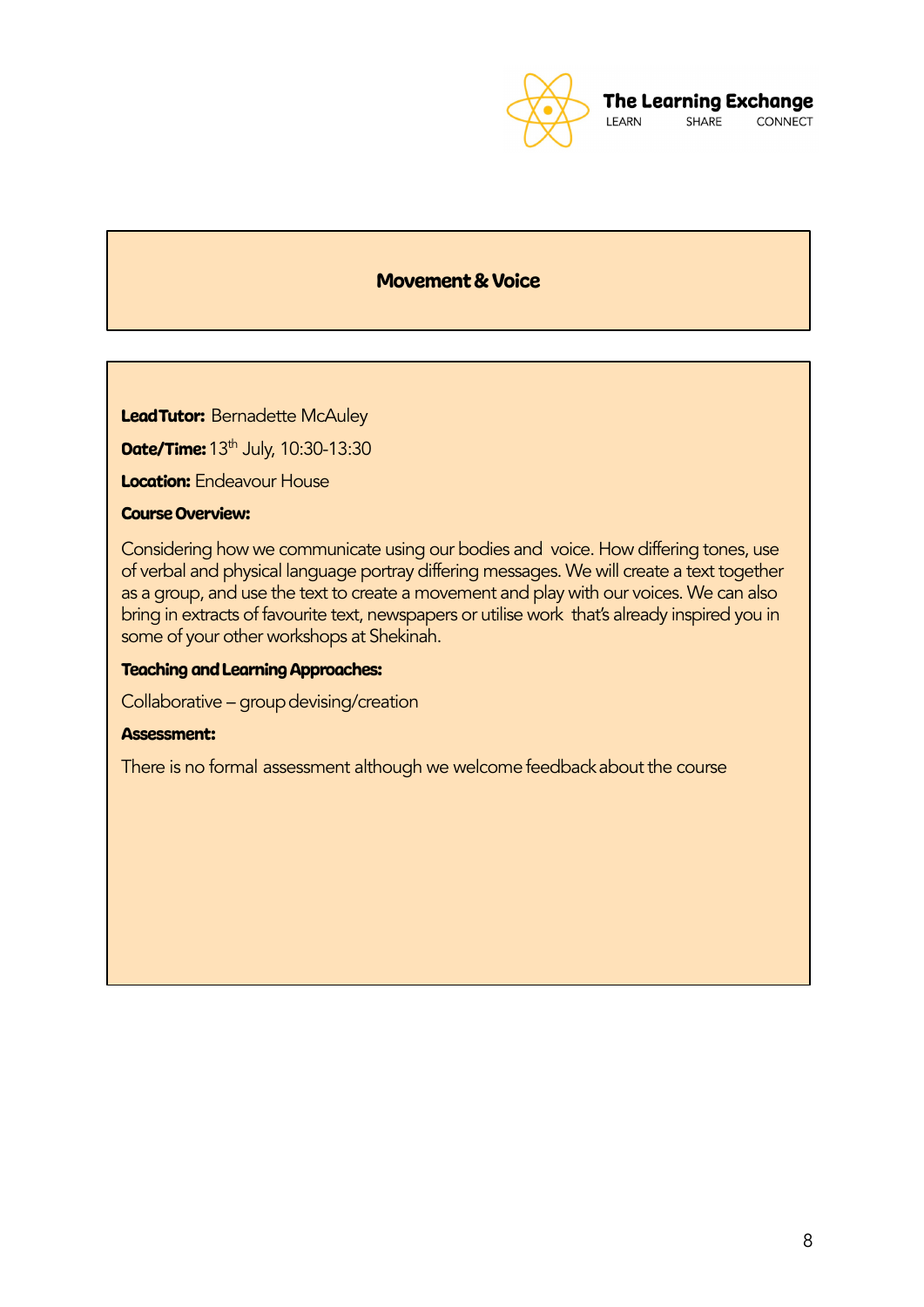

## Mini Beast Challenge

Lead Tutor: Jo Bailey

## Dates/Times:

13th July, 10:00-12:00

10<sup>th</sup> August, 10:00-12:00

7<sup>th</sup> September, 10:00-12:00

**Location:** Shekinah Grow

## Course Overview:

Come along and explore the world of mini beasts. Join the hunt and leap into the busy world beneath our feet, rotten wood, and leaf debris. Find them, identify them, learn about them, andif you're really quick – geta pic!

Discover what role they play in our ecosystem, all with minimal disruption to their lives and habitat. Agreat chanceto peep into this hiddenworld.

#### Teaching and Learning Approaches:

Interactive learning through practical exploration and identification.

## Assessment:

Noneed for assessment, just great fun exploring.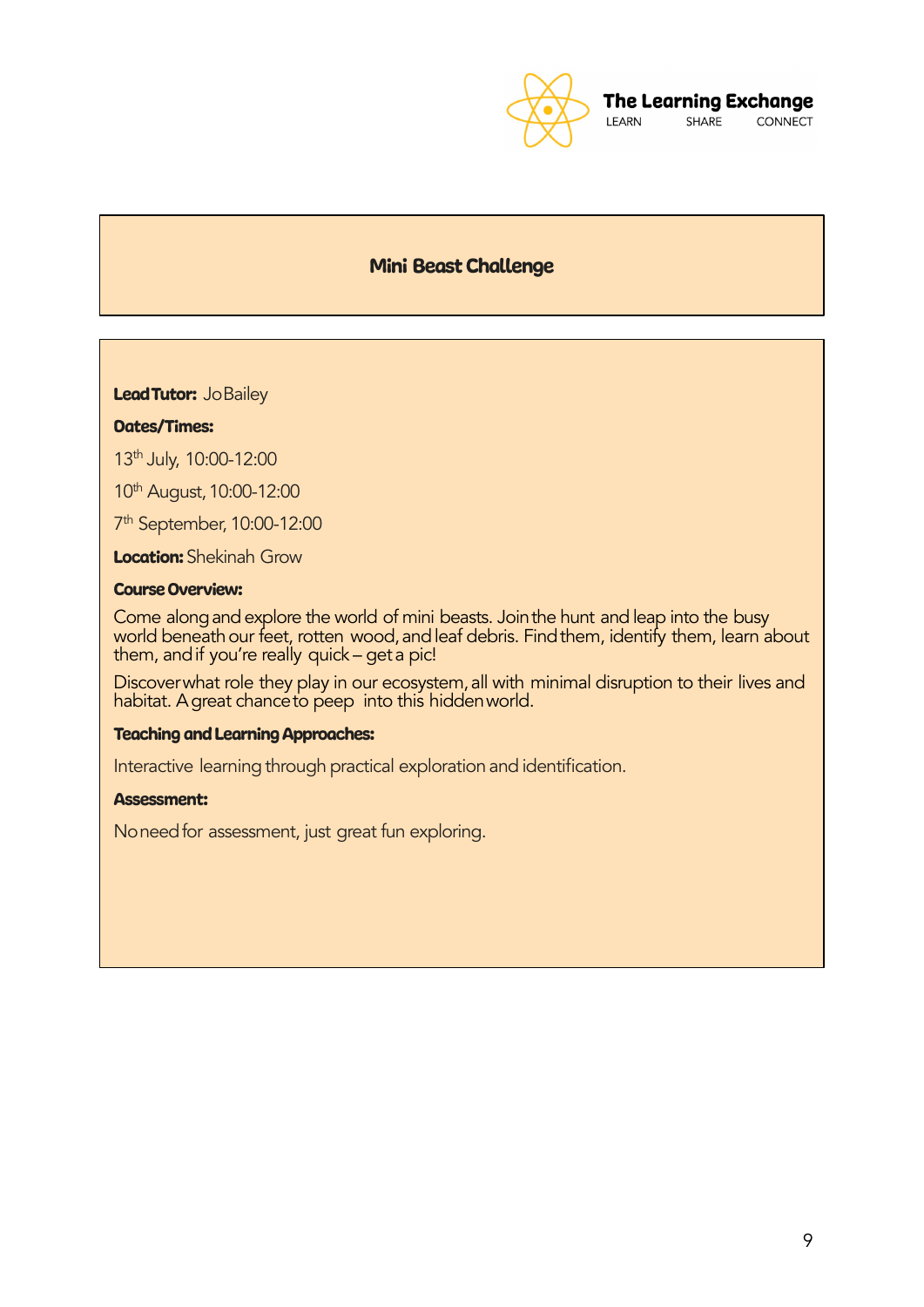

## Introduction to FilmMaking

LeadTutor: John Tomkins

## Dates/Times:

14th July, 14:30-17:00

**Location:** Endeavour House

## Course Overview:

Ever thought about becoming a visual storyteller or having a career in film production. In this course you will have an introduction to film making, from your initial idea, pre- production, production and post-production.

Learn about the different production roles, watch clips from examples of locally produced documentaries - creative films andlearn about skills in planningyour production.

### **Teaching and Learning Approaches:**

Practical and group discussion.

#### Assessment: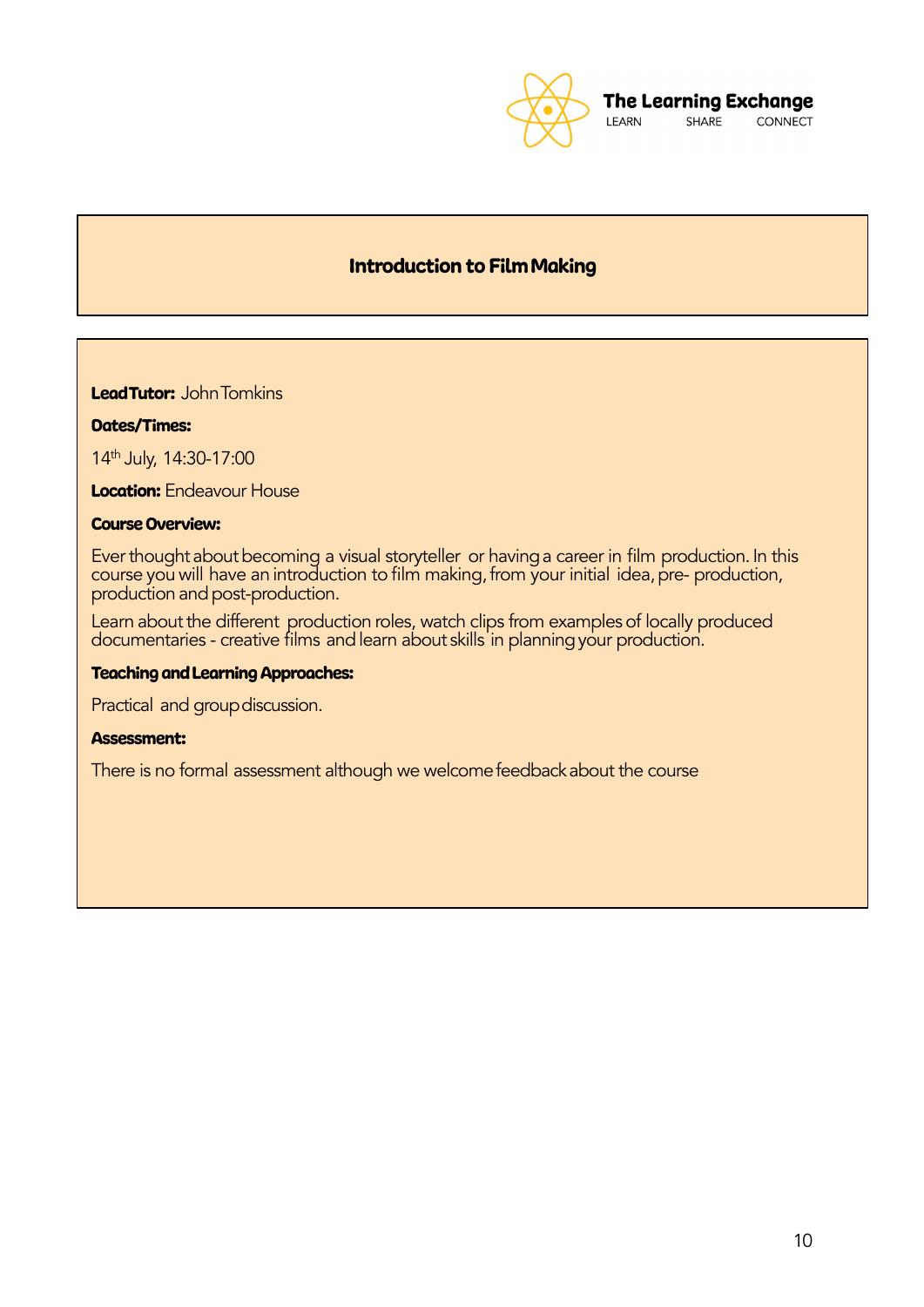

## Nature Connection& Wild Weaving

## Lead Tutor: Emma Capper (WEA)

Dates/Times:

Tues 19th July, 10:00-15:00

Tues 20th September, 10:00-15:00

**Location:** Shekinah Grow

#### Course Overview:

In this session you will learn to create simple vessels with some of the following weaves alongside an introduction to the nature connection practice of Shinrin-yoku - Forest Bathing. (No swimming involved)

- Spiral weave
- **Basicflat weave**
- Twining
- **Cordage**
- Square weave bark & rush

With a mix of foraged and farmed materials. Including willow, rush, ivy, bramble, hazel, holly, and many more.

Deepen your relationship with the natural world through mindfulness invitations and the practice of forest bathing.

Learn a traditional craft and ancient craft. Create beautiful and useful vessels like - Bird feeders, platters and treasure pots.

2.5hrs Morning - Forest bathing and forage materials.

2.5hrs Afternoon - Weaving.

Suitable for ages11yrs and up. Children must be accompanied by a responsible adult.

## Teaching and Learning Approaches:

Practical andinteractive

#### Assessment:

Noassessment.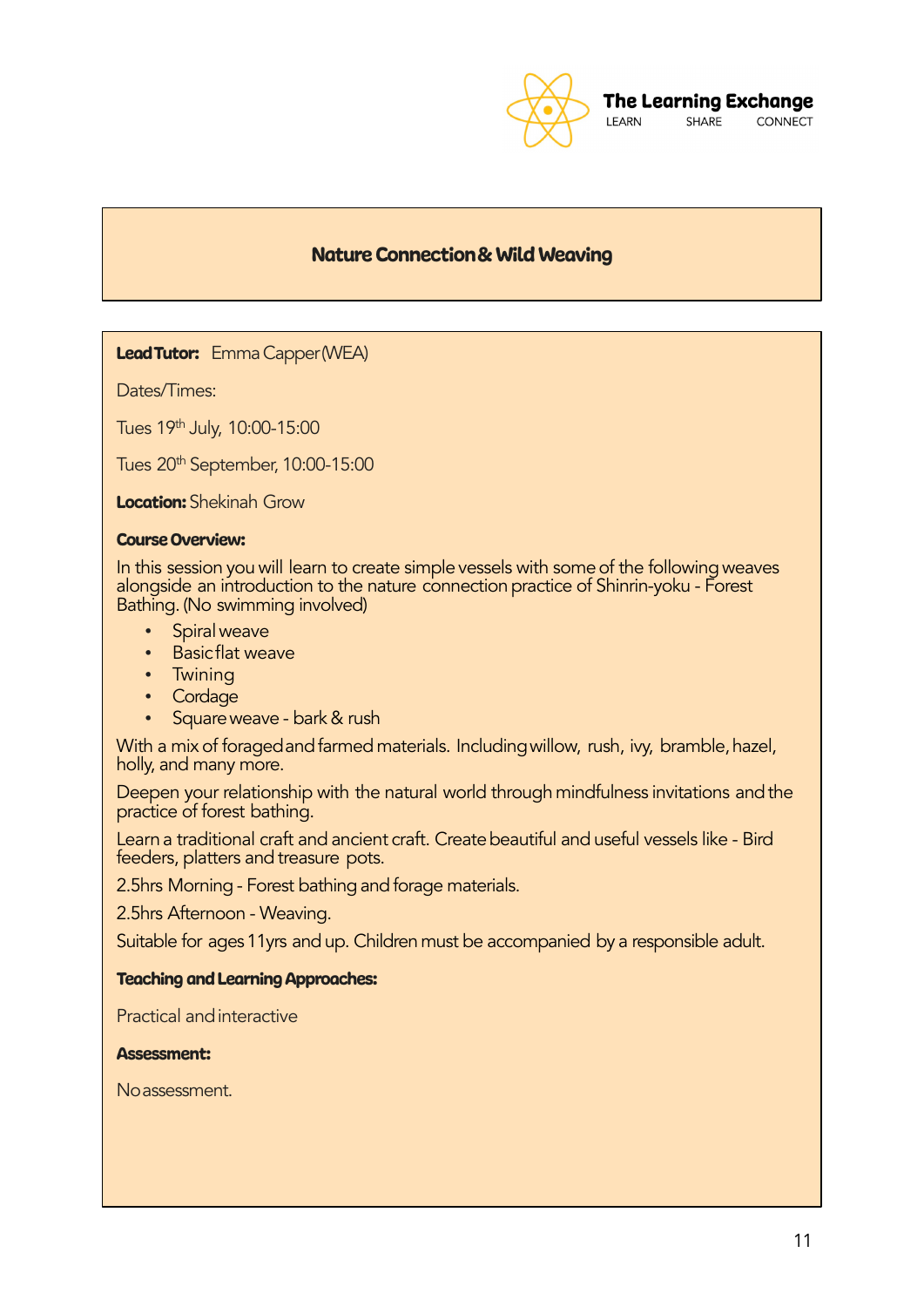

## Thinkingabout Thinking

LeadTutor: Stuart Bakewell

**Date/Time:** 22nd July, 09:30-12:30

**Location:** Endeavour House

## CourseOverview:

'Thinking is commonto all' - Heraclitus

We all doit; but what exactly is thinking? This three-hour course introduces someof the major philosophicalideas that try to answer these questions.

The emphasis is on making philosophy accessible, interactive, useful and fun.

## Teaching and Learning Approaches:

Talk and workshop format.

#### Assessment: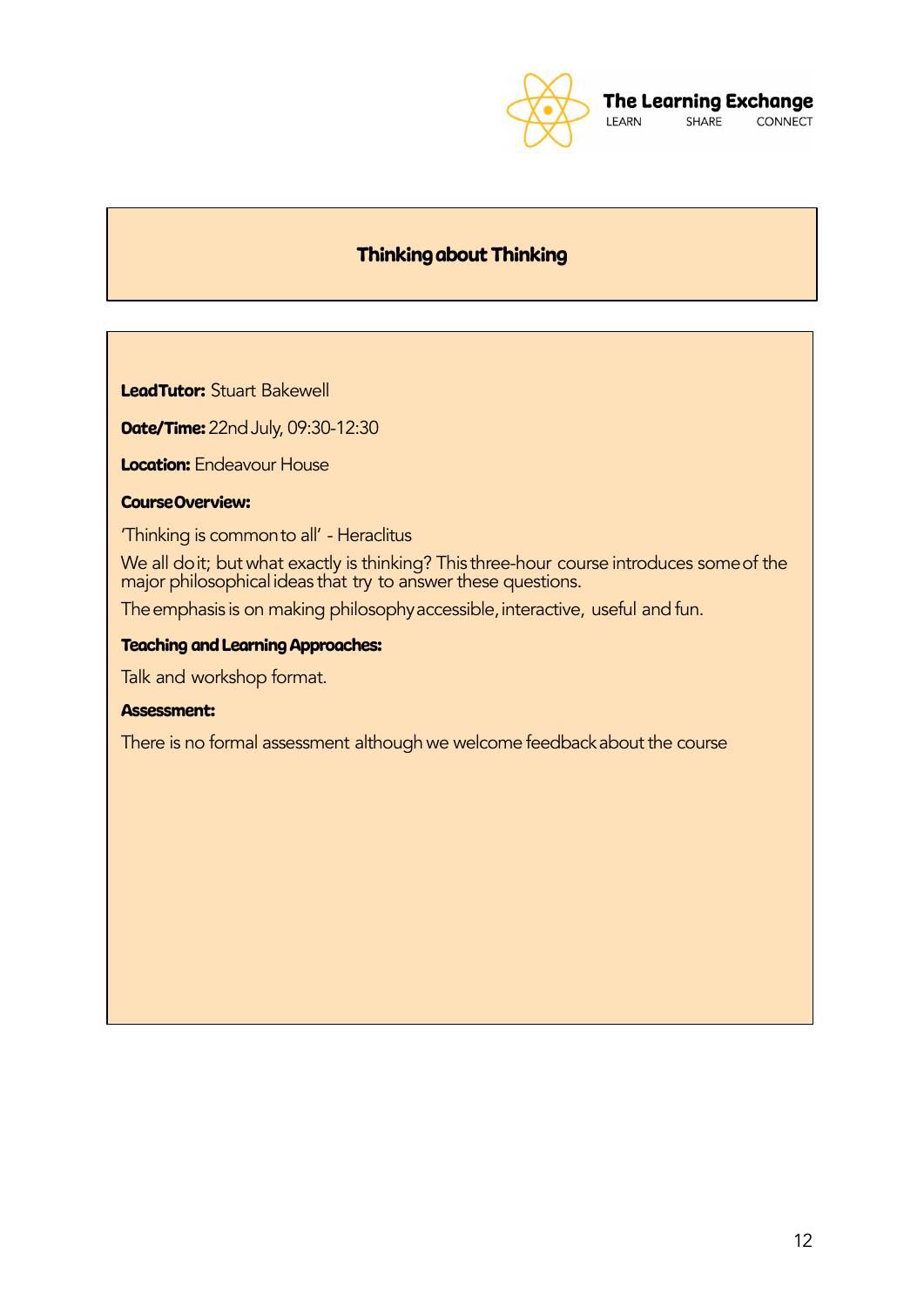

CONNECT SHARE

## Wellness Planning

**Lead Tutor:** Jane Eastwood and Kelly Davis

## Dates/Times:

Two courses to run over three weeks on Wednesdays.

Course1. 27th July, 3rd and 10th August, 10.00-11.30

Course2. 17th, 23rd and 31st August, 10.00-11.30

**Location:** Endeavour House

## CourseOverview:

Start to developyour own wellness plan. This is a simple self - managementtool that can support emotional wellbeing. It looks at what we need to do to stay well and what we can dowhen things aren't going as well. These sessions allow us to start to understand what might impact on our wellbeing and what will help us.

## Teaching andLearningApproaches:

These sessions are delivered by people with lived/living experiences of challenges to their emotional wellbeing and have used a wellbeing plan to support their wellbeing. They are also trainers and Mental health workers.

The sessions encourage group participation, learning from each other during the process, with the aim to start your own wellness plan.

#### Assessment:

There will bea short form to completeon the first andlast week andwe value your feedback following the sessions at the end of the course.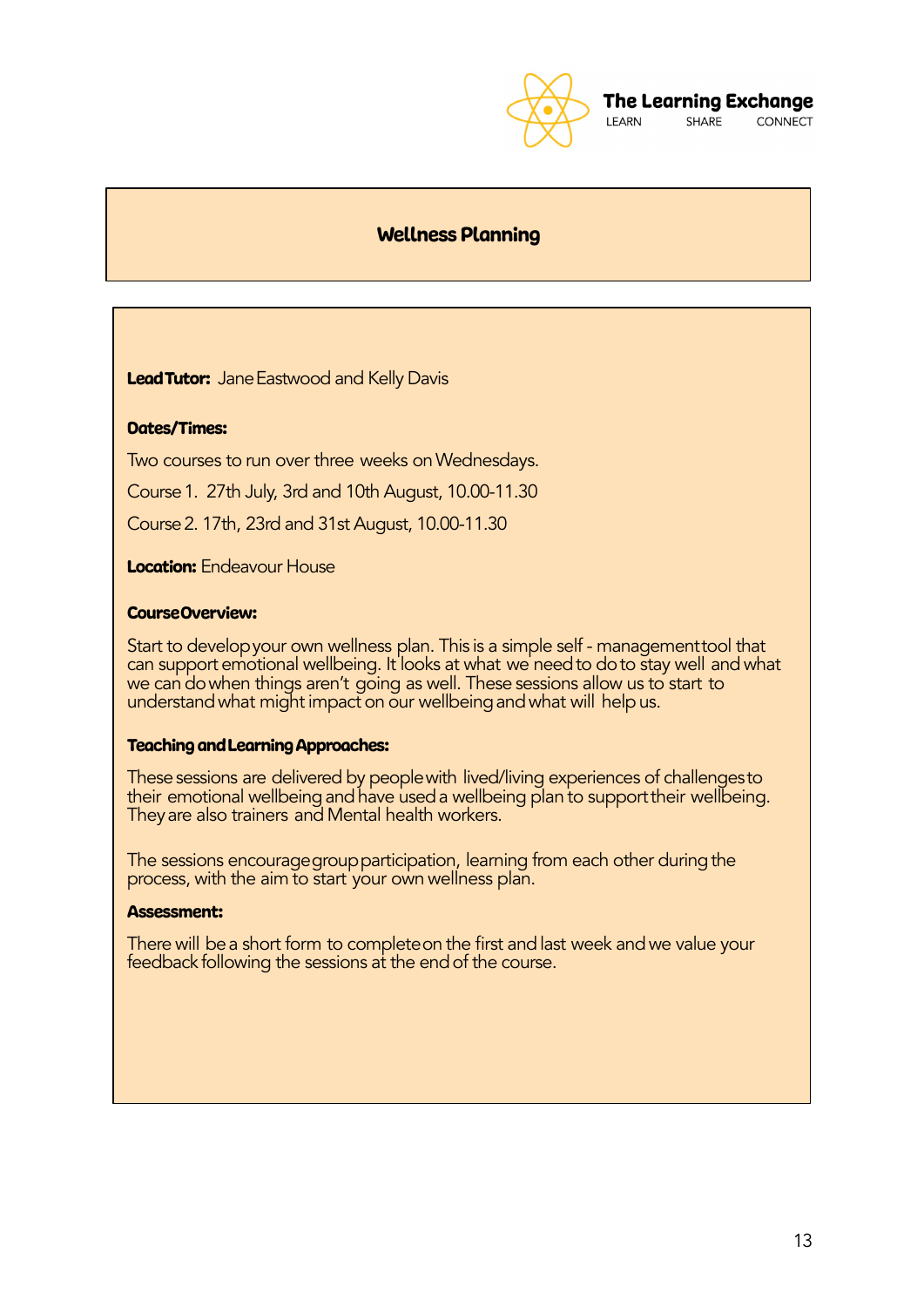

## Understanding and Managing Anxiety

Lead Tutors: Jane Eastwood and Tracey Dillon

## Dates/Times:

This is a 6-week course running on Wednesdays: 27th July, 3rd, 10th, 17th, 23rd and 31st August, from 12.00-2.00pm

## **Location:** Endeavour House

#### CourseOverview:

This course will provide information, practical tools andsome techniques to support beginning to understand and manageanxiety more effectively. We will look at what we already do that helps and explore other self-management tools that we can use.

#### Teaching and Learning Approaches:

These sessions are delivered by people with living experiences of anxiety and how this impacts on their emotional wellbeing. They are also trainers and Mental health workers.

In the sessions we will explore how our anxiety impactson our every day lives and what we can do to help ourselves. We ask people to set achievable goals to work on between sessions but this is not compulsory.

#### Assessment:

There will be a short form to complete on the first and last week and we value your feedback following the sessions at the end of the course.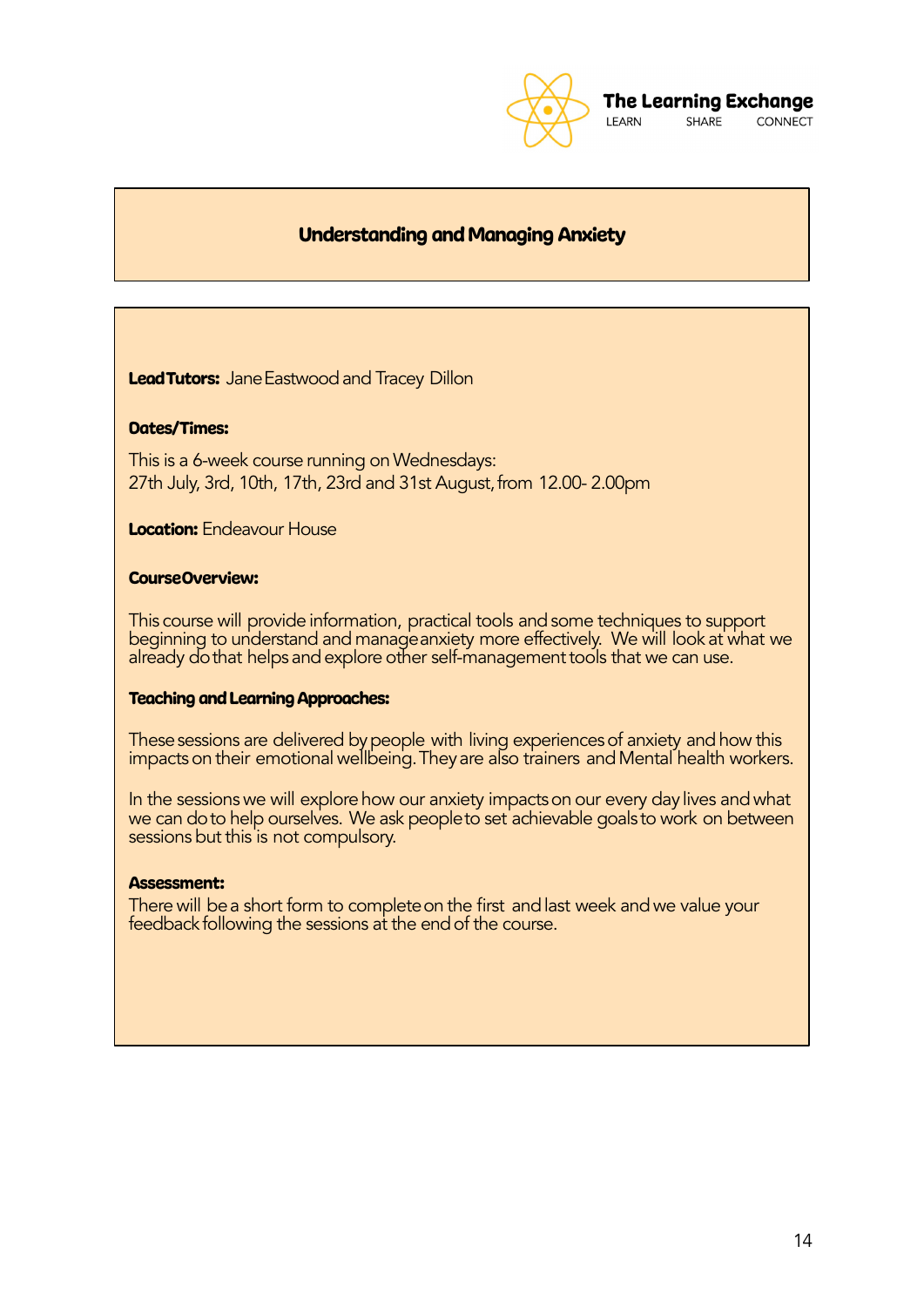

#### **The Learning Exchange** LEARN

SHARE **CONNECT** 

## Forest Bathing Experience

Lead Tutor: Emma Capper (WEA)

## Dates/Times:

Wednesday 27<sup>th</sup> July, 10:00-13:00

Tuesday 16th August,10:00-13:00

Tuesday 13<sup>th</sup> September, 10:00-13:00

**Location:** Shekinah Grow

## Course Overview:

Nature connection session for adults. Forest bathing is a sensory based practice with similarities to mindfulness in nature.

Its name is a translation from Japanese-"Shinrin-yoku". (No swimming involved)

The techniques are not only fun, but offer a gentleway to come back to yourself, find purpose and clarity in this ever changing world.

These walks support the 5 ways to mental wellbeing advocated by our NHS.

- Give
- Connect
- **Be** active
- Take notice
- Learn

Try somethingnew as well as offering innumerable health benefits such as boosting your immunity, stress relief andsupporting your nervous system andheart.

Suitable for all groups.

#### Teaching and Learning Approaches:

Practical andinteractive

#### Assessment:

Noassessment.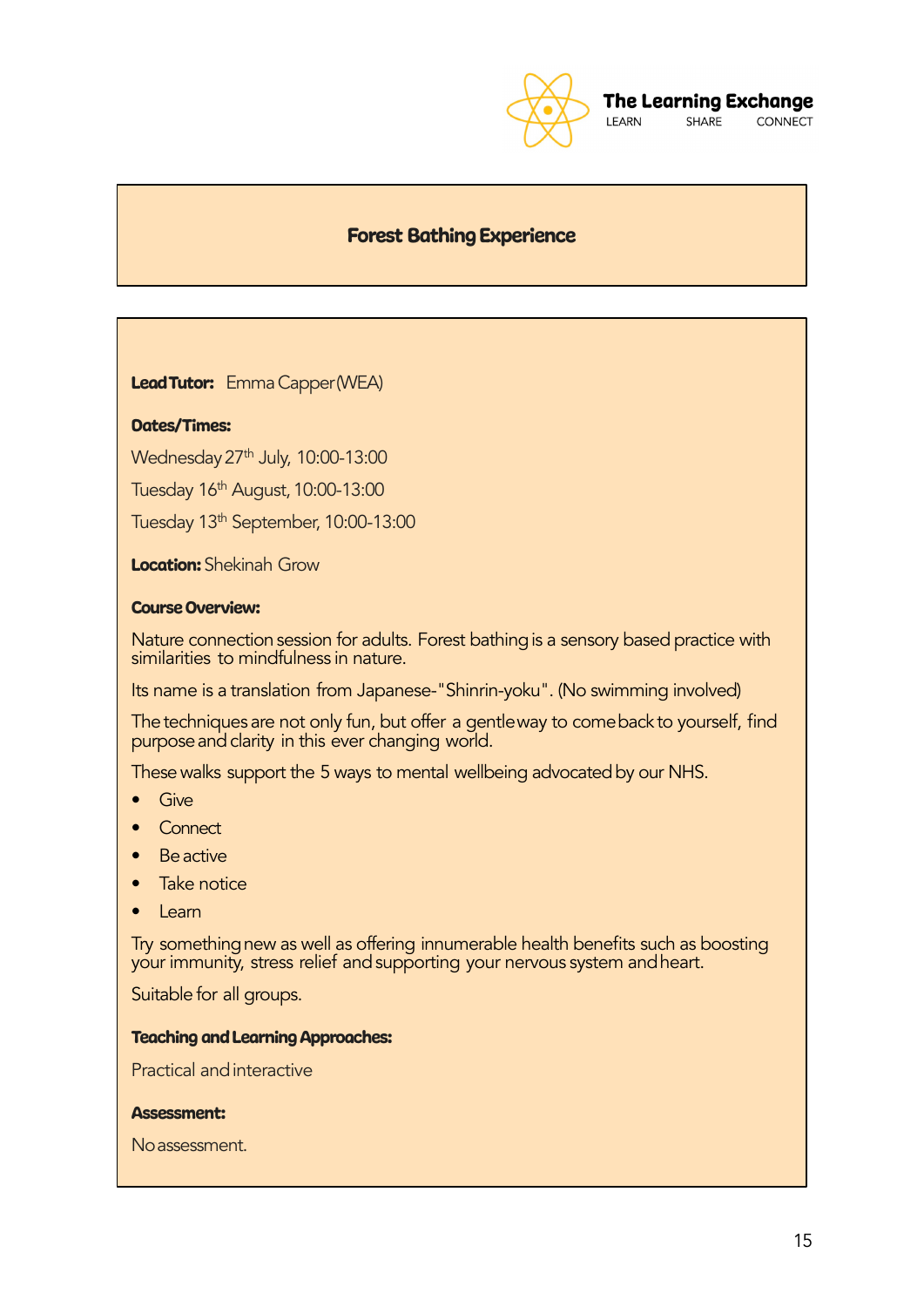

SHARE CONNECT

## Doing the right thing

LeadTutor: Stuart Bakewell

**Date/Time:** 29<sup>th</sup> July, 9:30 - 12:30

**Location:** Endeavour House

## Course Overview:

When confronted by a choice, is there <code>a</code> 'right' thing to do,<code>and</code> how do we know what that might be? Ought we do anything more than please ourselves? Do we owe any consideration to others? Andif so, why?

This short course sets out to considerthese questions in more detail and introduce some ways we might think about these problems.

## Teaching and Learning Approaches:

Talk and workshop format.

## Assessment: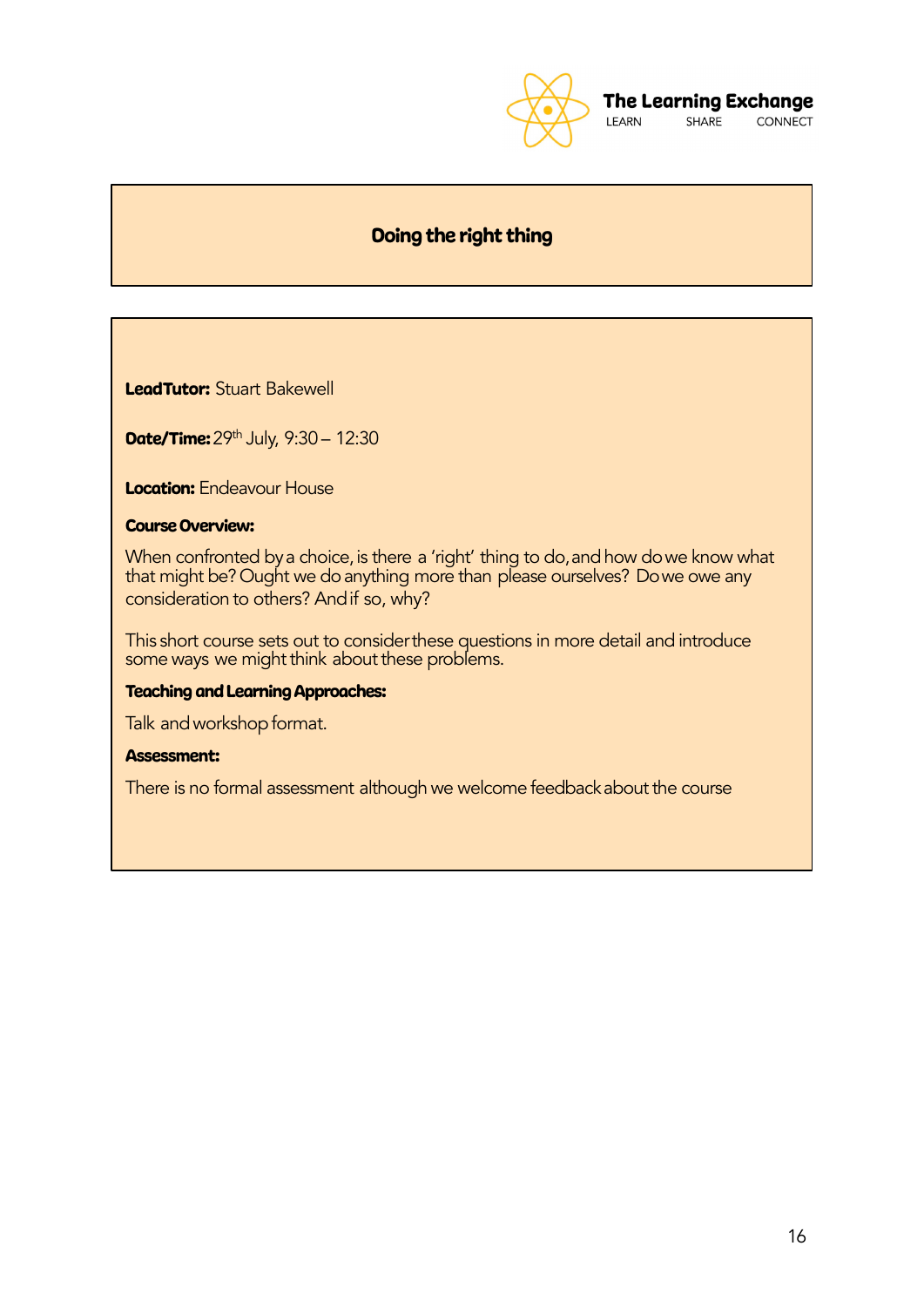

## WoodCarving

LeadTutor: Rod

## Dates/Times:

8<sup>th</sup> July, 10:00-13:00 + 22<sup>nd</sup> July, 10:00-13:00 (2 session workshop)

 $12<sup>th</sup>$  August, 10:00-13:00 + 26<sup>th</sup> August, 10:00-13:00 (2 session workshop)

9<sup>th</sup> September, 10:00-13:00 + 23<sup>rd</sup> September, 10.00-13.00 (2 session workshop)

**Location:** Shekinah Grow

## Course Overview:

Whittle away the hours at Grow on our 2 session wood carving workshop. A traditional craft usingsustainably andresponsibly sourcedwood. Learn aboutdifferent types of wood for carving, and to master hand tools to create your very own whittled spoon.

#### Teaching and Learning Approaches:

Practical andinteractive

#### Assessment:

Noassessment (but you will hopefully have a spoon to take away!)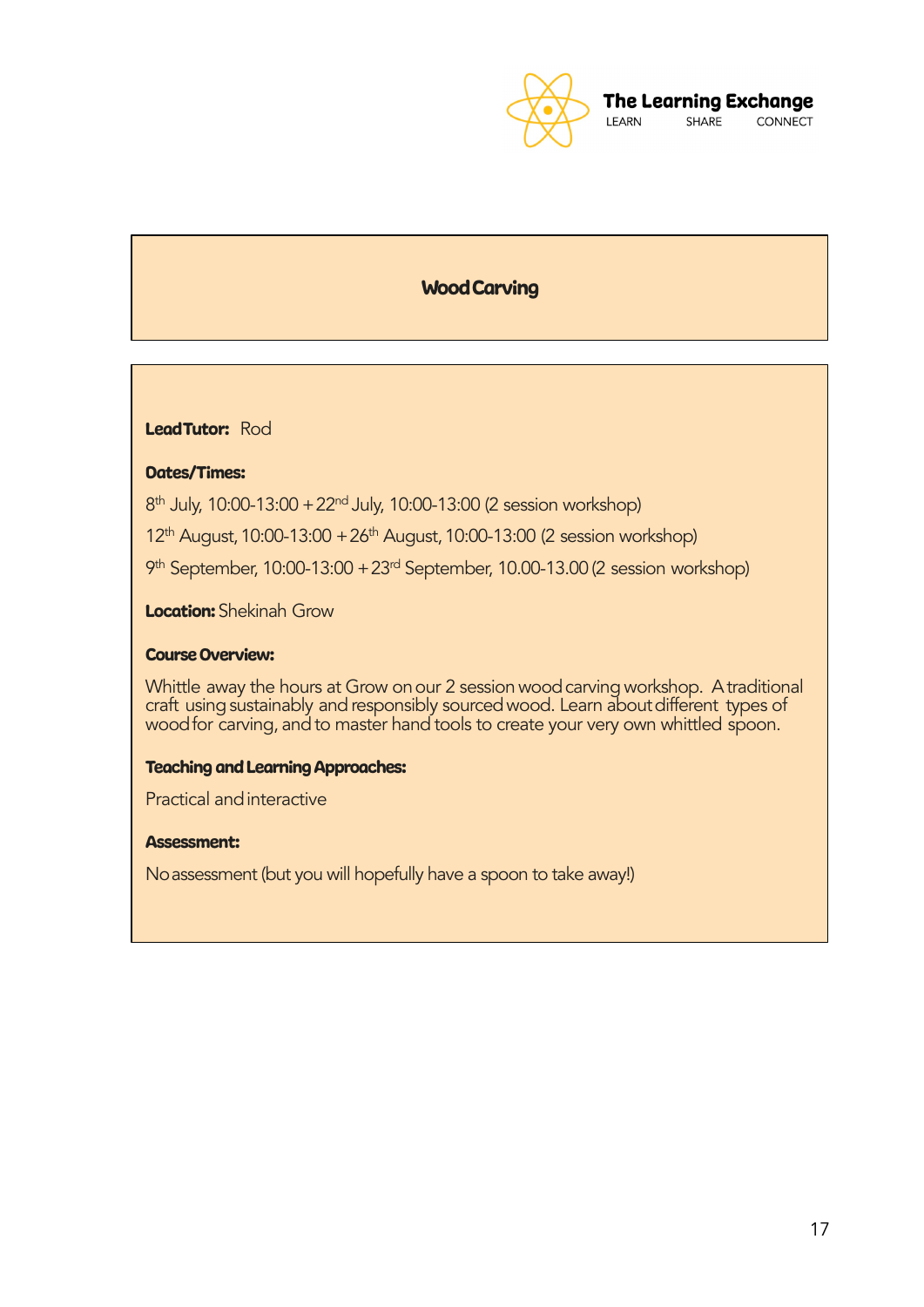

## Becoming <sup>a</sup> tutor - how to prepare and run <sup>a</sup> workshop

LeadTutor: Learning Exchange staff

Date/Time: 29th July, 9:30 - 12:30

**Location:** Endeavour House

## Course Overview:

Are you interested in joining our group of workshop facilitators but feel unsure about how to develop and deliver your course? Don't worry - we can help.

This workshop will provide you with the essential basics to become a tutor in the Learning Exchange.

## Teaching and Learning Approaches:

Talk and workshop format.

## Assessment: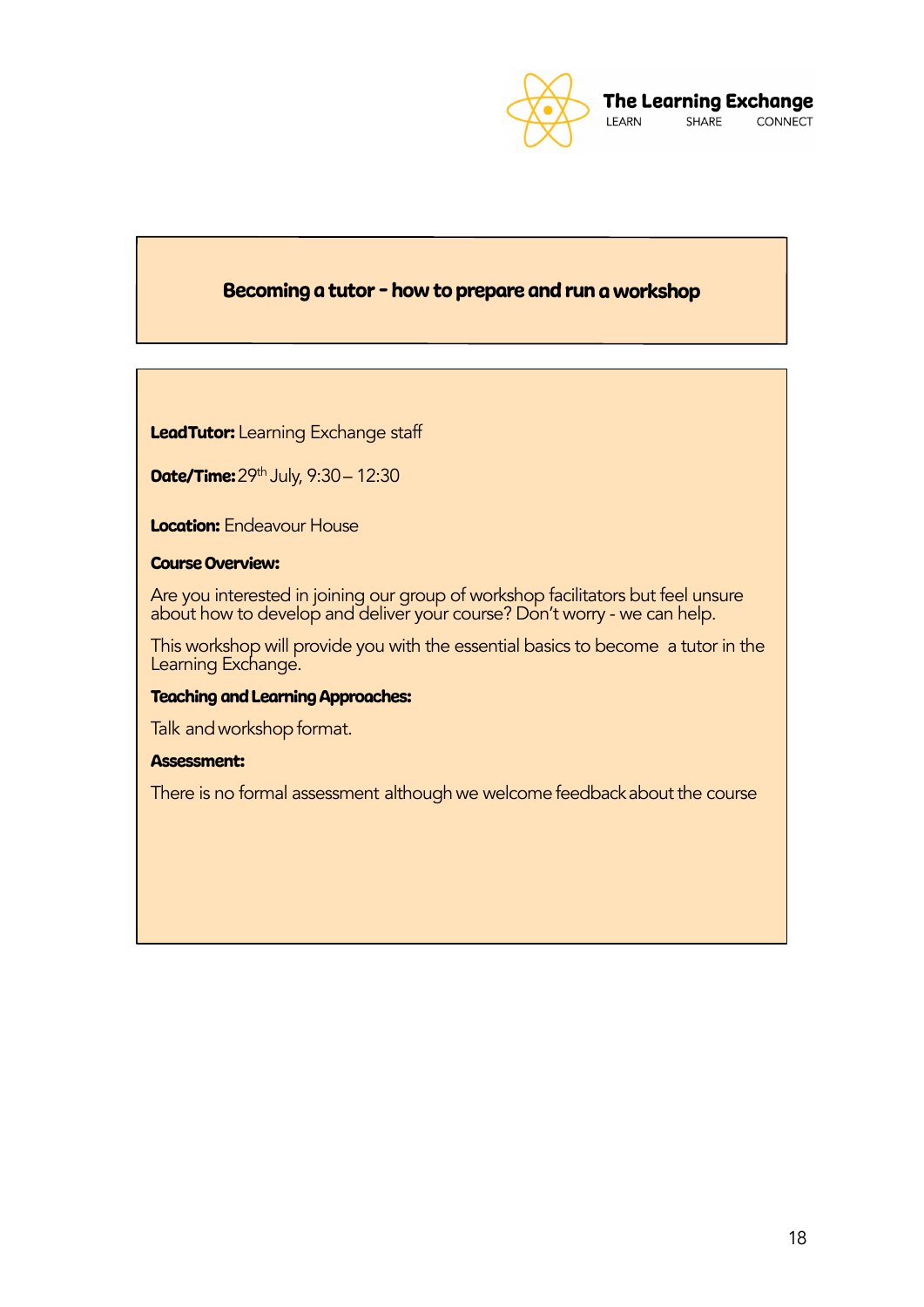

## **Booking**

You can book courses by:

Coming to our enrolment session and signing up

OR

Phone Sarah Chapman on 07840 851 558 and give your details over the phone.

## OR

You can call in at Endeavour House and pick up a form to fill in and leave with the Learning Exchange reception.

If you would like to talk to someone about options or have more questions, please get in touch. We will either answer your question immediately or getbackin touch with you as soon as we can.

TheLearningExchange is new, andwe are just starting out on the journey of offering something different – if you have any comments, we would love to hear from you.

We also hope to offer many more courses, so please also let us know what opportunities you would like to have available, and also if you would like to be involved in developing or running them.